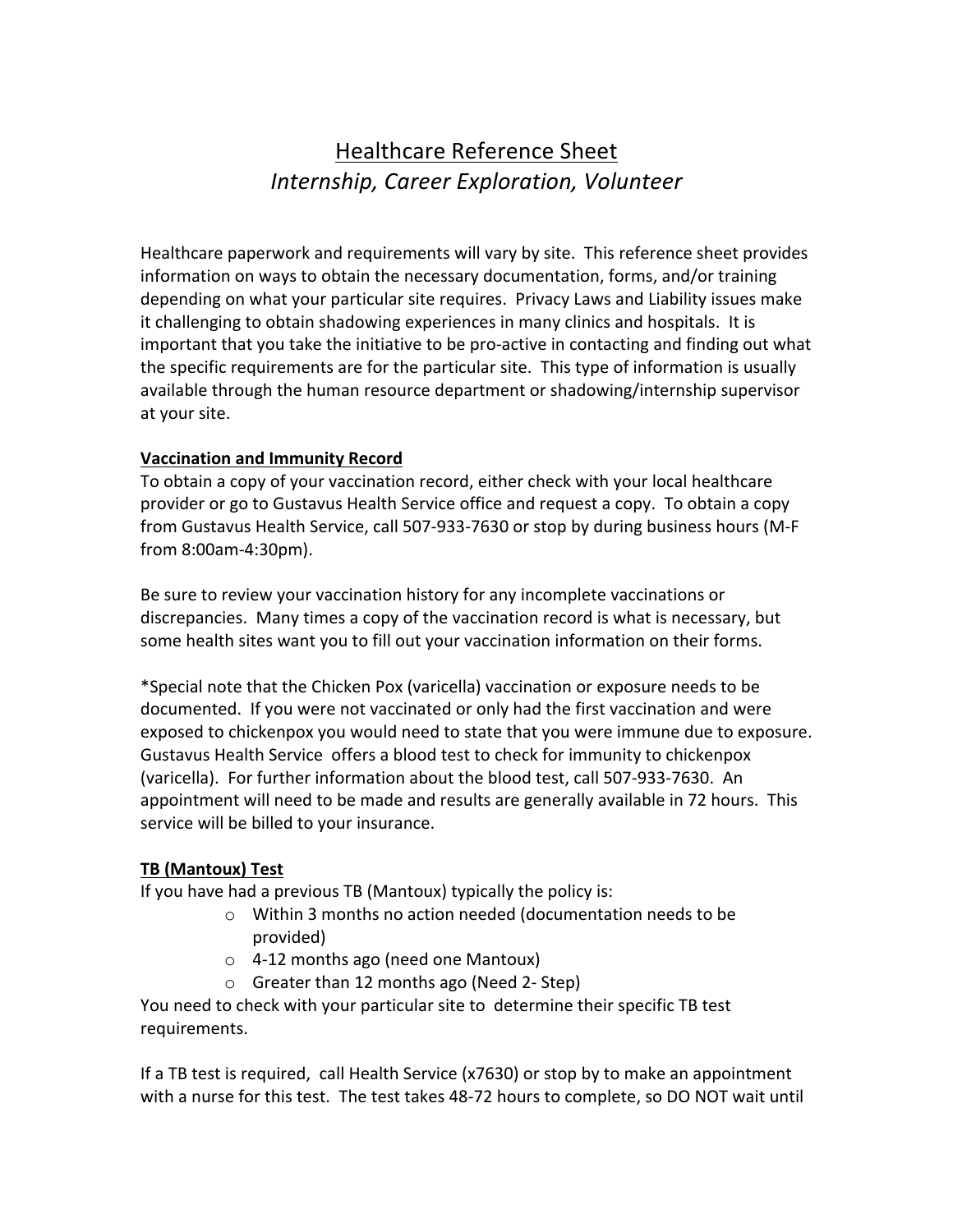the last minute! Some facilities require just one test, but many require two. One StepTB (Mantoux) test @ Gustavus Health Service:

Appointments must be Monday, Tuesday, or Wednesday before noon for test administration (a small injection of serum in your arm). A second appointment is needed to check "read" the test 48-72 hours after, so schedule accordingly. This service will be billed to insurance.

Two Step TB (Mantoux) test @ Gustavus Health Service:

After the first step is completed (see above) there is an additional  $7-14$  day waiting period and then the test is repeated (another injection with the same process as above). The nurse will sign off after the second test has been read.

Important note: A Two Step TB (Mantoux) test will take at least two full weeks from start to finish of the process. Health Service does also offer QuantiFERON-TB Gold testing, a blood test that is slightly more expensive, but can be done during one visit (instead of the four visits it takes to complete a Two Step TB (Mantoux) test. Check with your program/facility to be sure they allow the QuantiFERON-TB Gold test as a substitution for the Two Step TB (Mantoux) test.

#### **Background Check**

If the site is requiring a background check there are usually two scenarios. The first scenario, the site has a background check form that you need to fill out and sign and the health site will require the background check be completed by their organization.

The less common second scenario, the site requires a background check and this needs to be done independently (on your own) and have the results sent to the healthcare site contact. To learn options about obtaining an independent background check contact: Janine Knutson, Gustavus Internship Director, *jknutso6@gustavus.edu* .

#### **HIPPA Acknowledgment**

(HIPPA) Health Insurance Privacy and Portability Act protects the privacy and security of protected health information. It is illegal for you to use or disclose health information outside the scope of your duties. This includes oral, written, or electronic uses. Read your site HIPPA policy carefully and understand the responsibility involved in being in the health setting. You may be required to sign that you have read and understand your sites HIPPA policy.

## **Confidentiality Agreement**

Typically you will be required to sign a confidentiality agreement stating that you understand that you may have access to confidential information and that confidential information is protected in every form, such as written, electronic records, oral communication and computer programs and applications. Breach of confidentiality may results in immediate termination of experience and result in penalties and liabilities